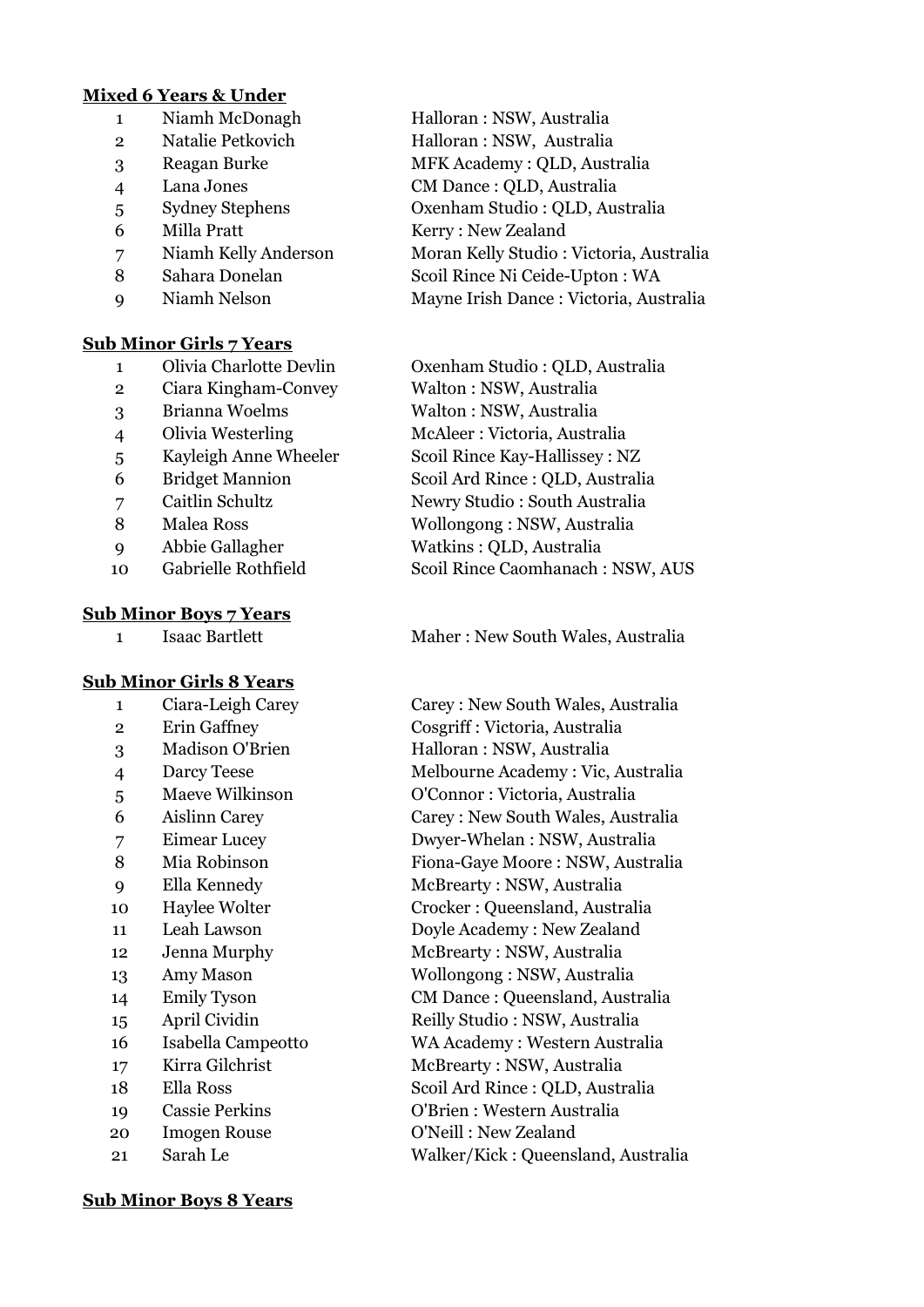- 
- 

# **Minor Girls 9 Years**

 Luci Hancock Miller : South Australia 18 Caitlin Chan McGrath : ACT, Australia

# **Minor Boys 9 Years**

- 
- 
- 
- 
- 
- 

# **Minor Girls 10 Years**

- 
- 
- 
- 
- 
- 
- 
- 
- 
- 
- 
- 
- Abigail Waters Scoil Rince Kay-Hallissey : New Zealand
- 

e 1 Denzel Jackson-Williams : Queensland, Australia Shae Munro Halloran : New South Wales, Australia Harry Lowis Scoil Ard Rince : Queensland, Australia

 Maggie Gaffney Cosgriff : Victoria, Australia Alyssa Hall McAleer : Victoria, Australia Elise Mannion Scoil Ard Rince : Queensland, Australia Trinity Woelms Walton : New South Wales, Australia Rachel French Halloran : New South Wales, Australia Roisin Carey Dwyer-Whelan : New South Wales, Australia Tara King Liz Gregory Academy : ACT, Australia Kristy Kelly Melbourne Academy : Victoria, Australia Chelsea Lindsell Liz Gregory Academy : ACT, Australia Isabella Armitage Walker/Kick : Queensland, Australia Sienna Castillo Fiona-Gaye Moore : New South Wales, Aust Jessica Kelly Fiona-Gaye Moore : New South Wales, Aust Paige Blonk Eire Dance Australia : Queensland, Austr Nikita Van Heerden CM Dance : Queensland, Australia Aaliyah Sinclair Scoil Ard Rince : Queensland, Australia Jessica Whyburn Cox : New South Wales, Australia Loren Tinker Fiona-Gaye Moore : New South Wales, Aust Alyssa Marcon Melbourne Academy : Victoria, Australia Amelia Sukker Eire Dance Australia : Queensland, Austr

 Ethan Hewitt O'Connor : Victoria, Australia Ryan Jackson Yeates Halloran : New South Wales, Australia Corbin Walker Watkins : Queensland, Australia Angus Limbrey Carroll : New South Wales, Australia 5 Oliver King Scoil Rince Creer : New South Wales, Aus Corey White Halloran : New South Wales, Australia

1 Bethany Fleet Miller : South Australia 2 Madison Webb Howe : South Australia Imogen Ryan McBrearty : New South Wales, Australia Annabel Bailey Miller : South Australia 5 Danah Pham Halloran : New South Wales, Australia Leah Kingham-Convey Walton : New South Wales, Australia Amelia Sullivan O'Neill : New Zealand Clodagh McMahon Christine Ayres : Victoria, Australia Ella Borgo Bedelia Academy : ACT, Australia Megan Westerling McAleer : Victoria, Australia Evelyn Vincin-Walker Adelaide : South Australia Breana O'Toole Liz Gregory Academy : ACT, Australia

Sahara Ashby Crocker : Queensland, Australia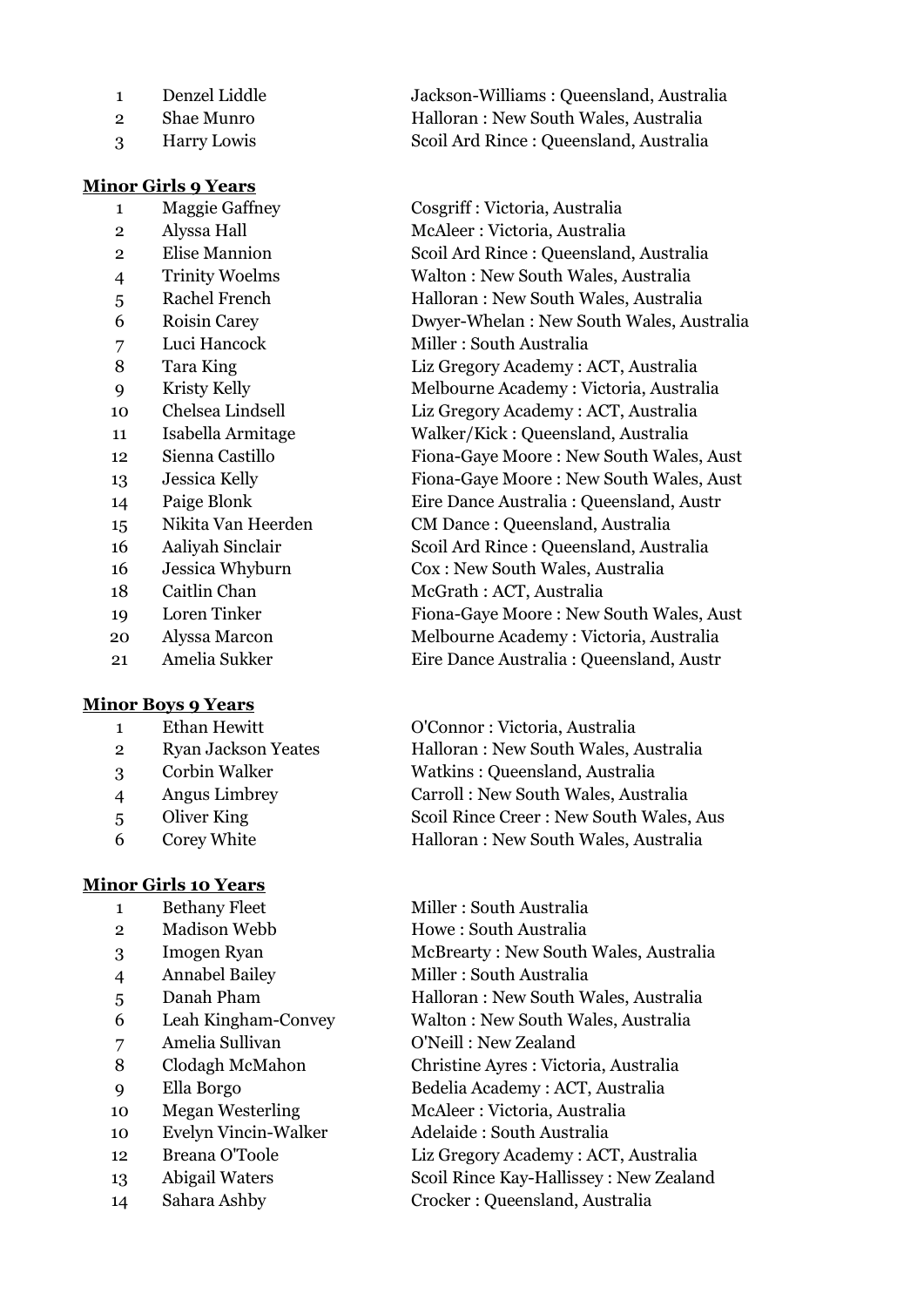- 
- 
- 
- 
- 
- 
- 
- 
- 
- 

# **Minor Boys 10 Years**

- 
- 
- 

# **Junior Girls 11 Years**

- 
- 
- 
- 
- 
- 
- 
- 
- 
- 
- 
- 
- 
- 
- 
- 
- 
- 
- 
- 
- 

# **Junior Boys 11 Years**

- 
- 
- 
- 
- 
- 

# **Junior Girls 12 Years**

 Alice Keys Watkins : Queensland, Australia Josie Lawton McAleer : Victoria, Australia Jessica Smith Jackson-Williams : Queensland, Australia Caitlin Saville Walton : New South Wales, Australia Jorja Lisle McGrath : ACT, Australia Brooke Elliot Forster Doyle Academy : New Zealand Imogen Tyson CM Dance : Queensland, Australia Alexis Tuckett Scoil Ard Rince : Queensland, Australia Brianna Ross Spreagadh na Rince : New South Wales, Au Lauren De Smet Trinity Studio : Western Australia

 Dante Holdsworth Crocker : Queensland, Australia 2 Benedict Mitchell McAleer : Victoria, Australia Jack Carey Carey : New South Wales, Australia

 Bridey Lobb Scoil Rince Kilmurray : Victoria, Austra Aillie Russell McBrearty : New South Wales, Australia Ashleigh Kelly Fiona-Gaye Moore : New South Wales, Aust Olivia Kennedy Halloran : New South Wales, Australia Keely O'Grady Doyle Academy : New Zealand Eleftheria Stoubidis Fiona-Gaye Moore : New South Wales, Aust Brianna Coyle Christine Ayres : Victoria, Australia Hannah Lowry O'Neill : New Zealand Georgie Purcell Maher : New South Wales, Australia Ella Giammichele CM Dance : Queensland, Australia Alana Curran - Jones Halloran : New South Wales, Australia Kate Edgar Scoil Ard Rince : Queensland, Australia Heather Wright O'Neill : New Zealand Rose Hanratty Halloran : New South Wales, Australia Olivia Maljevac Dwyer-Whelan : New South Wales, Australi Erin Browne Halloran : New South Wales, Australia Trinity Berton Hall : Victoria, Australia Lauren Pollard McAleer : Victoria, Australia Connie Sutton McBrearty : New South Wales, Australia Ciana O'Neill Mayne Irish Dance : Victoria, Australia Ruby Randall Jackson-Williams : Queensland, Australia Tara Wilkinson Scoil Ard Rince : Queensland, Australia

 Lachlan Ball Christine Ayres : Victoria, Australia Liam Fitzgerald Halloran : New South Wales, Australia Liam McWeeney Walton : New South Wales, Australia Griffyn Ryan WA Academy : Western Australia Isaac Loxley Scoil Ard Rince : Queensland, Australia Patrick Byrne Christine Ayres : Victoria, Australia

Louise Hewitt O'Connor : Victoria, Australia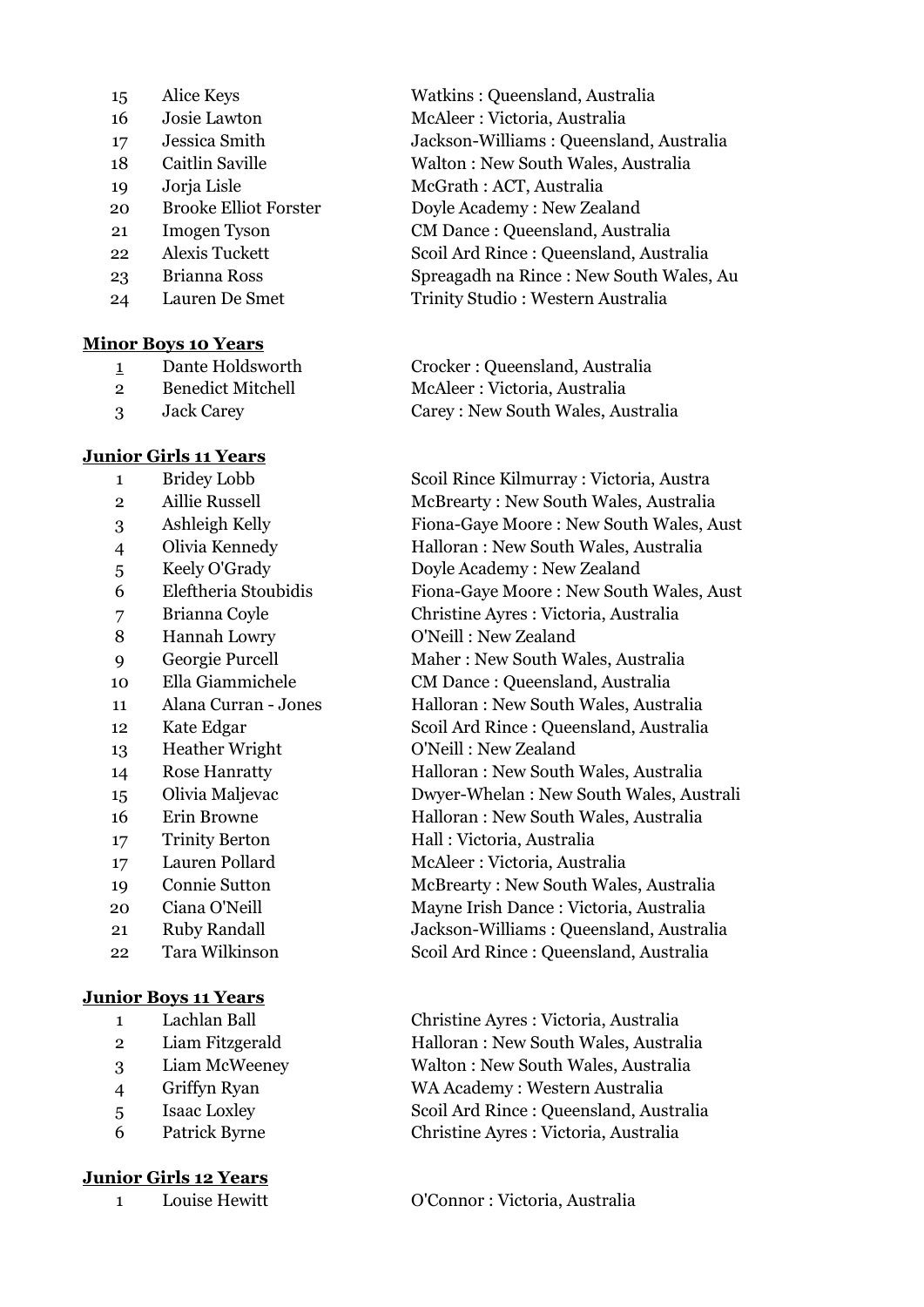| $\overline{2}$              | Ellie Barbagallo       |  |
|-----------------------------|------------------------|--|
| 3                           | Melina Liddle          |  |
| 4                           | <b>Brea Merison</b>    |  |
| 5                           | Thea Grech             |  |
| 6                           | Alexandra Gibbs        |  |
| $\overline{7}$              | Alexandra Vujevic      |  |
| 8                           | Kahli Gilchrist        |  |
| 8                           | Amelia Hanson          |  |
| 10                          | <b>Britney Klauber</b> |  |
| 11                          | Caitlin Hanley-Smith   |  |
| 12                          | <b>Shannon Gerrard</b> |  |
| 13                          | Mikayla White          |  |
| 14                          | Isabelle Chui          |  |
| $15 \overline{\phantom{0}}$ | Lilly Conlon           |  |
| 16                          | Claudia Balogh         |  |
| 17                          | <b>Hannah Bartlett</b> |  |
| 18                          | <b>Grace Reid</b>      |  |
| 19                          | Megi McGeown           |  |
| 20                          | Cara Bedford           |  |
| 21                          | Niamh Marsden          |  |
| 22                          | Ella Masterson         |  |
| 23                          | Natasha Ross           |  |
| 24                          | <b>Kaitlin Weeks</b>   |  |
| 25                          | Ruby-Jane McLachlan    |  |
| 26                          | Jasmine Lynch          |  |
| 27                          | Cody O'Connor          |  |
| 28                          | <b>Grace Layton</b>    |  |
| 29                          | Tara Collis            |  |
| <b>Junior Boys 12 Years</b> |                        |  |

| Liam Costello |  |
|---------------|--|
|---------------|--|

- 
- 
- 
- 
- 
- 

# **Intermediate Girls 13 Years**

- 
- 
- 
- 
- 
- 
- 
- 
- 
- 10 Phoebe Rouse O'Neill : New Zealand
- 

O.I.A. Dancers : Queensland, Australia Jackson-Williams : Queensland, Australia Scoil Ard Rince : Queensland, Australia 5 Thea Grech Mulcahy : Victoria, Australia McAleer : Victoria, Australia Maher : New South Wales, Australia McBrearty : New South Wales, Australia Spreagadh na Rince : New South Wales, Au Melbourne Academy : Victoria, Australia  $Cosgriff$  : Victoria, Australia Scoil Rince Tir An Oir : ACT, Australia Halloran : New South Wales, Australia Scoil Ard Rince : Queensland, Australia Miller : South Australia Bedelia Academy : ACT, Australia Maher : New South Wales, Australia Halloran : New South Wales, Australia 19 Megi McGeown Crocker : Queensland, Australia Eire Dance Australia : Queensland, Austr Scoil Rince Coiscéim : New South Wales, Walker/Kick : Queensland, Australia Cox : New South Wales, Australia Scoil Rince Ni Piobaire : New South Wale Scoil Rince Kay-Hallissey : New Zealand Eire Dance Australia : Queensland, Austr O'Connor : Victoria, Australia O'Connor : Victoria, Australia Trinity Studio : Western Australia

Scoil Rince Creer : New South Wales, Aus Adam Robinson WA Academy : Western Australia Lachlan Forster Christine Ayres : Victoria, Australia Anthony Mitchell McAleer : Victoria, Australia Joseph Pike Liz Gregory Academy : ACT, Australia Jack Meimaris Crocker : Queensland, Australia Bowen Walker Watkins : Queensland, Australia

1 Sophie Barnwell Miller : South Australia Jessica Hogan Miller : South Australia Ashling Munro Halloran : New South Wales, Australia Hannah Walker Kent Simpson Academy : ACT, Australia Mollie Hancock Miller : South Australia Christina O'Connor Dwyer-Whelan : New South Wales, Australi Eilish Riley O'Neill : New Zealand Colette Blake Scoil Ard Rince : Queensland, Australia Sophie Liang Scoil Ard Rince : Queensland, Australia

11 Kyra Atherton McBrearty : New South Wales, Australia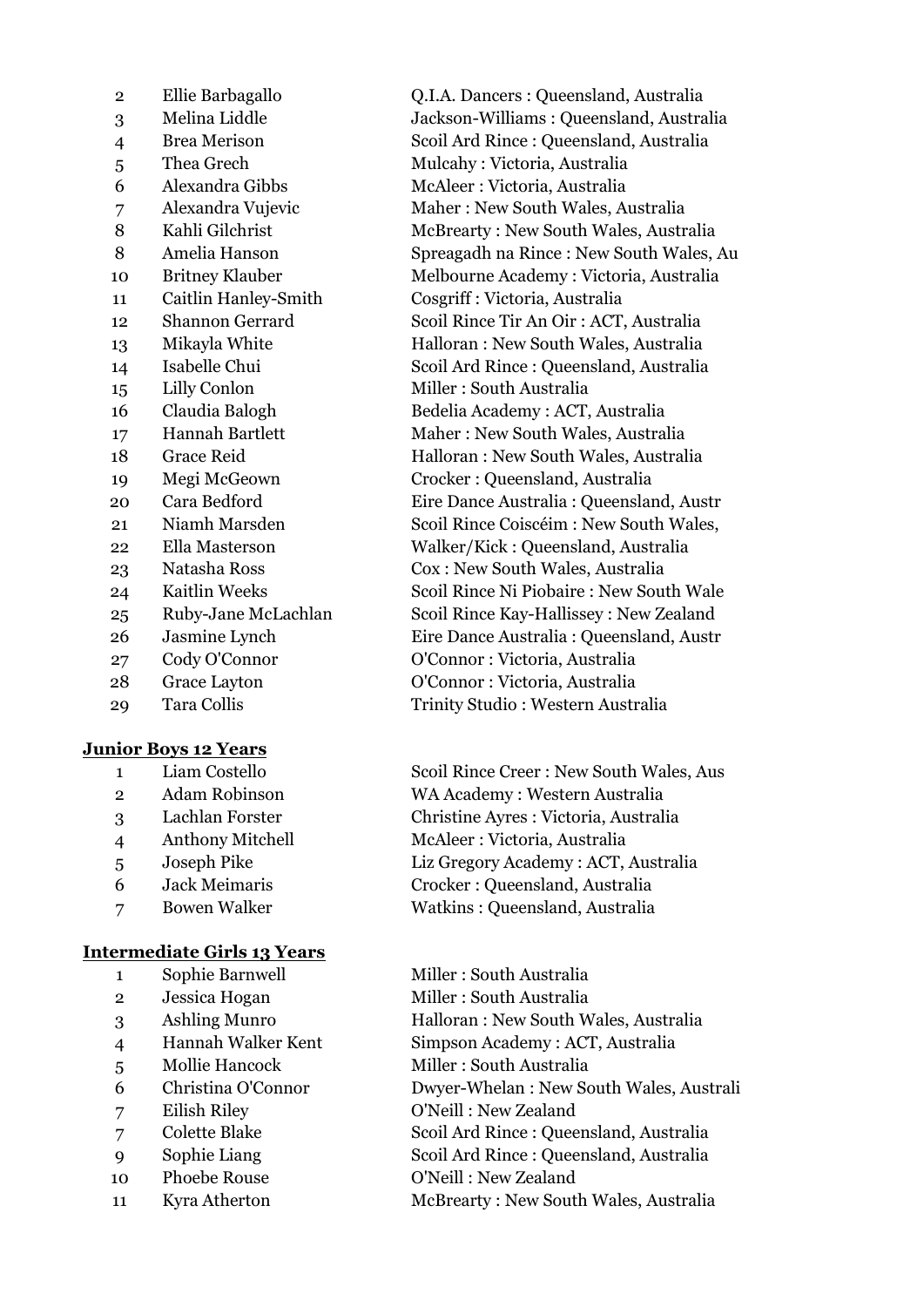- Caitlin Carr Crocker : Queensland, Australia Kathleen O'Leary Mulcahy : Victoria, Australia Matilda Ruiz McAleer : Victoria, Australia Danielle Marquet O'Neill : New Zealand Johanna Scott Rodriguez Kerry : New Zealand Niamh Mortimer-Semple O'Neill : New Zealand
- 

#### **Intermediate Boys 13 Years**

- 
- 
- 
- 
- 
- 

#### **Intermediate Girls 14 Years**

- 
- 
- 
- 
- 
- 
- 
- 
- 
- 
- 
- 
- 
- 
- 
- 
- 
- 
- 

# **Intermediate Boys 14 Years**

- 
- 
- 

 Trinity Ryan WA Academy : Western Australia Abigail Loxley Scoil Ard Rince : Queensland, Australia Angeline Kerrigan Eire Dance Australia : Queensland, Austr Madeline Fitzgerald Q.I.A. Dancers : Queensland, Australia Holly Cividin Reilly Studio : New South Wales, Austral Molly Kingham-Convey Walton : New South Wales, Australia

Jasmine Fisk Liz Gregory Academy : ACT, Australia

 Will Limbrey Carroll : New South Wales, Australia Joseph Mitchell McAleer : Victoria, Australia Elliot Sutton McBrearty : New South Wales, Australia Samuel Barnes Watkins : Queensland, Australia Liam Hartley Q.I.A. Dancers : Queensland, Australia Jeremy Burrell Kerry : New Zealand

 Niamh Gaffney Cosgriff : Victoria, Australia 2 Taylah Attwell-Gill Miller : South Australia 3 Ella Bird Miller : South Australia Annabelle Rouse O'Neill : New Zealand Siobhan Lo McBrearty : New South Wales, Australia Holly Lawson Doyle Academy : New Zealand Madeleine Howe Cosgriff : Victoria, Australia 8 Shonagh Lowry O'Neill : New Zealand Sophie Prevost Blakey : Western Region, Canada Kirrily Dowsett O'Connor : Victoria, Australia 10 Elsa Conlon Miller : South Australia Hannah Kim Scoil Rince Kay-Hallissey : New Zealand Isabel Sullivan O'Neill : New Zealand Ella Van Dyck Lynagh : Queensland, Australia Greer Hutchison Scoil Ard Rince : Queensland, Australia Lia Walsh Jackson-Williams : Queensland, Australia Aelish Kelly Mulcahy : Victoria, Australia Chanel Wardini Halloran : New South Wales, Australia Kristina Missios Melbourne Academy : Victoria, Australia Madison Yung Eire Dance Australia : Queensland, Austr Jade Abbey Carey : New South Wales, Australia Madisson Ball Christine Ayres : Victoria, Australia

 Mitchell O'Hara Scoil Rince Kay-Hallissey : New Zealand Nathan Ball Carey : New South Wales, Australia Nicholas Bakopoulos-Cooke Fiona-Gaye Moore : New South Wales, Aust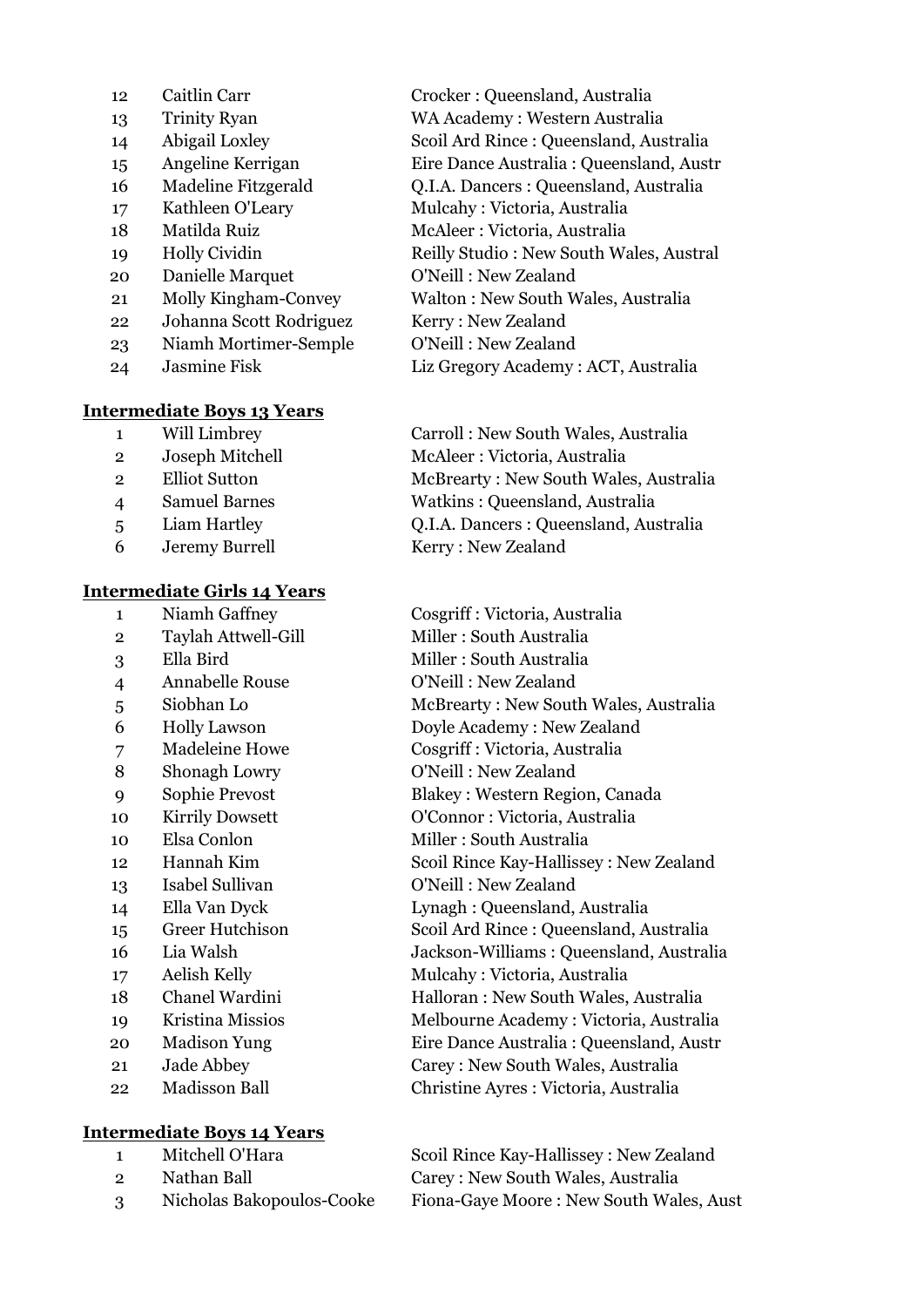| $\boldsymbol{\Delta}$ | Luke Hanson   | WA Academy: Western Australia |
|-----------------------|---------------|-------------------------------|
|                       | Declan Brooks | Young: Queensland, Australia  |

#### **Senior Girls 15 Years**

- 
- 
- 
- 
- 
- 
- 
- 
- 
- 
- 
- 
- 
- 
- 
- 
- 
- 
- 

#### **Senior Boys 15 Years**

- 
- 
- 
- 
- 

#### **Senior Girls 16 Years**

- 
- 
- 
- 
- 
- 
- 
- 
- 
- 
- 
- 12 Kirsten Barnwell Miller : South Australia
- 
- 
- 
- Georgia Christensen-Walden Kildunne : New Zealand
- Georgia Brooks Young : Queensland, Australia

 Isabella Fitzpatrick Halloran : New South Wales, Australia Jasmine Merison Scoil Ard Rince : Queensland, Australia Bridie O'Neill Carey : New South Wales, Australia Annie Devine Maher : New South Wales, Australia Brittany Pymm WA Academy : Western Australia Grace Kelly Walker/Kick : Queensland, Australia Eliza Bulloch Scoil Ard Rince : Queensland, Australia 8 Olivia Ludgate Kerry : New Zealand Samantha Tait Kerry : New Zealand Lizzie Meimaris Crocker : Queensland, Australia Brianna Rafferty Lynagh : Queensland, Australia 12 Louise Griffin Miller : South Australia Tara Mac Mahon Q.I.A. Dancers : Queensland, Australia Kelanney Davy Bedelia Academy : ACT, Australia Phoebe Hilliam Kildunne : New Zealand Isabelle Geeves Scoil Rince Ni Piobaire : New South Wale Manuela Rainsforth McAleer : Victoria, Australia Naoise Champion Walton : New South Wales, Australia Emma Salzano Kildunne : New Zealand Shannon Ryan Walker/Kick : Queensland, Australia

 Luke Chaumont Walton : New South Wales, Australia Callum McGregor Cosgriff : Victoria, Australia Ethan Kesby Howe : South Australia Benjamin Seal McGrath : ACT, Australia Andew Edwards Walker/Kick : Queensland, Australia

1 Maggie Devine Maher : New South Wales, Australia Niamh Molloy McAleer : Victoria, Australia Brittany Tyson WA Academy : Western Australia Catherine Back Liz Gregory Academy : ACT, Australia Jordan Walter Halloran : New South Wales, Australia Matilda Finchett Melbourne Academy : Victoria, Australia Dakota Courtney O'Brien : Western Australia Ellen Rafferty Lynagh : Queensland, Australia Corinna Dwyer Bedelia Academy : ACT, Australia Bryannah Lodder Christine Ayres : Victoria, Australia Charlotte Fletcher Walton : New South Wales, Australia Jessica Cathcart Adelaide : South Australia Kiriana McKay Q.I.A. Dancers : Queensland, Australia Serena Hendry Clare Connolly : New Zealand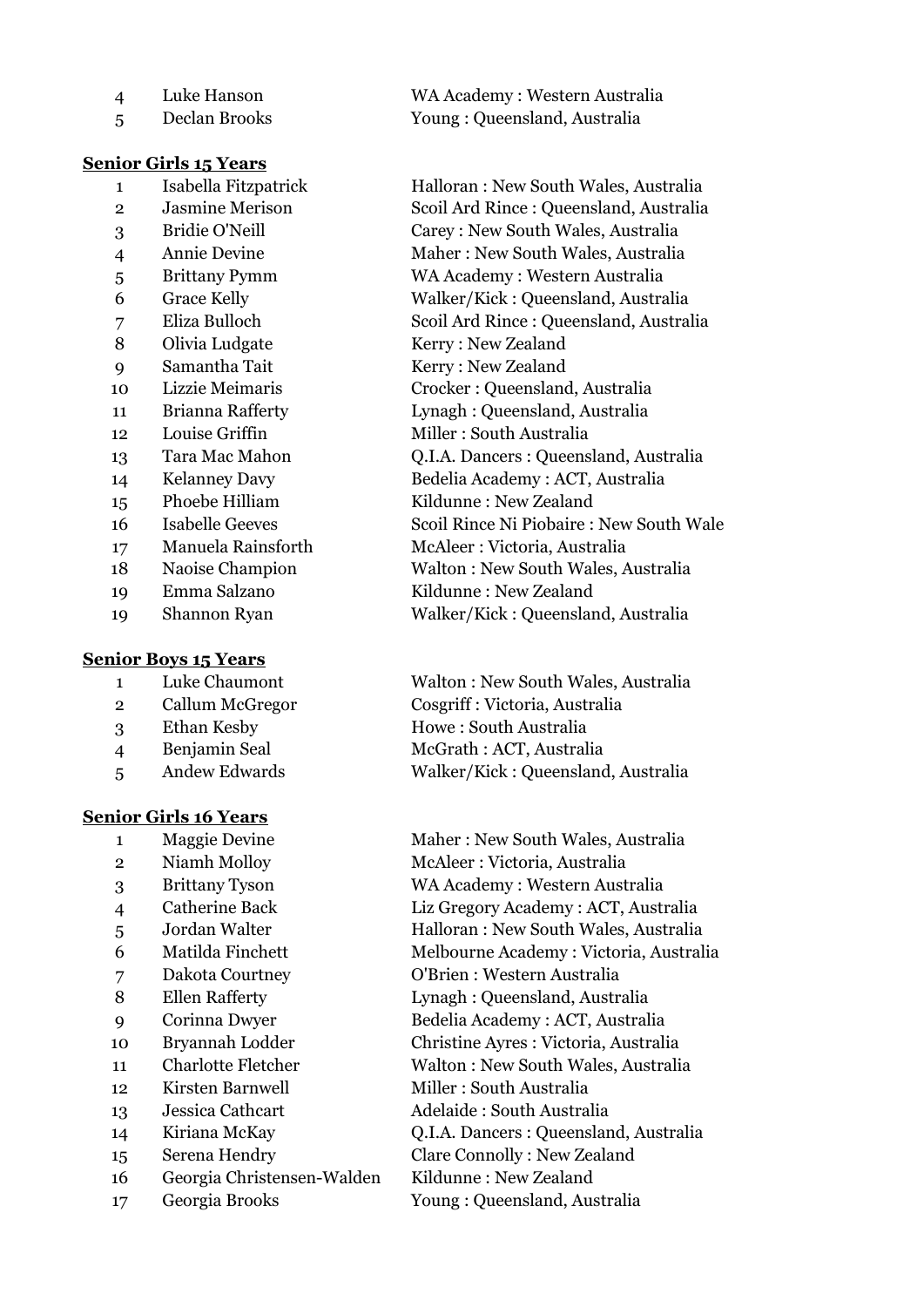- 
- 
- Shannon Hullett Kerry : New Zealand

## **Senior Boys 16 Years**

- 
- 
- 
- 
- 

#### **Junior Ladies 17 Years**

- 
- 
- 
- Hannah Shackley O'Neill : New Zealand
- 
- 
- 
- 
- 
- 
- 
- 
- 
- 
- 

# **Junior Men 17 Years**

- 
- 
- 
- 
- 
- 

# **Junior Ladies 18 Years**

- 
- 
- 
- 
- 
- 
- 
- 
- 
- 
- 
- 
- 

 Sinead Foran Melbourne Academy : Victoria, Australia Sinead Podesta Maher : New South Wales, Australia

 Jonty Moore Fiona-Gaye Moore : New South Wales, Aust Harry Bartlett Doyle Academy : New Zealand Liam Clark Walker/Kick : Queensland, Australia Benjamin Wright Watkins : Queensland, Australia Kieran Attwell-Gill Miller : South Australia

 Sarah Robinson Fiona-Gaye Moore : New South Wales, Aust Chloe Peirce Scoil Ard Rince : Queensland, Australia Taylor Pymm WA Academy : Western Australia Caoimhe McEnallay Dwyer-Whelan : New South Wales, Australi Jess Ludgate Kerry : New Zealand Sophia Ward Linda Browne : Queensland, Australia Bridget Leahy McAleer : Victoria, Australia Sarah Leach Fiona-Gaye Moore : New South Wales, Aust Sharnae Harris Scoil Ard Rince : Queensland, Australia Shannon Gore Christine Ayres : Victoria, Australia McKenzie Cox Eire Dance Australia : Queensland, Austr Kyra Webb Fiona-Gaye Moore : New South Wales, Aust Aine Fitzpatrick McGrath : ACT, Australia Caitlin Gray Scoil Ard Rince : Queensland, Australia

 Declan Walker Kent Simpson Academy : ACT, Australia Connor Costello Simpson Academy : ACT, Australia Connor Hoy Roberts Academy : South Australia Nick Meimaris Crocker : Queensland, Australia Marcus Mc Eleavey Jackson-Williams : Queensland, Australia Charlie Sandstrom Watkins : Queensland, Australia

 Carrie Vaughey Crocker : Queensland, Australia Alexandra La Sala Melbourne Academy : Victoria, Australia Adele Mc Eleavey Jackson-Williams : Queensland, Australia Nessa Salvador Halloran : New South Wales, Australia Xartiese Holdsworth Crocker : Queensland, Australia Alanna Chaumont Walton : New South Wales, Australia Tyler Watkins Watkins : Queensland, Australia Casey Cahlin Fiona-Gaye Moore : New South Wales, Aust Chloe Lenders McAleer : Victoria, Australia Leah Wingett Scoil Rince Kilmurray : Victoria, Austra Cienna Jewell Scoil Ard Rince : Queensland, Australia Zoe Thornthwaite Scoil Rince Creer : New South Wales, Aus Hannah Wass Walker/Kick : Queensland, Australia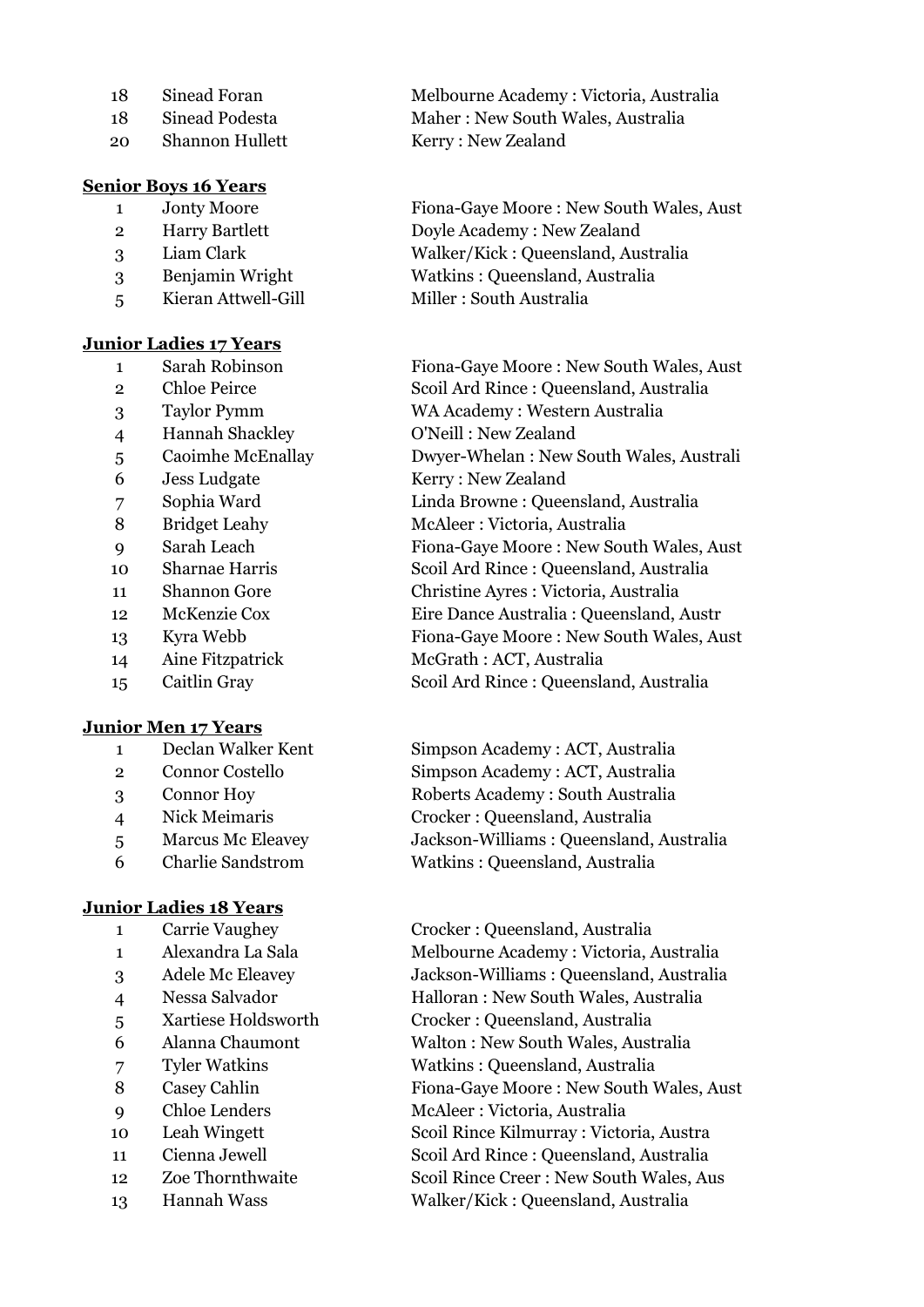- 
- 
- Alysse Kaiserseder Howe : South Australia
- 
- 

#### **Junior Men 18 Years**

- 
- 

## **Ladies 19 Years**

- 
- 
- 
- 
- 
- 
- 
- 
- 
- 
- 
- 
- 
- 
- 
- 
- 
- 
- 
- 

# **Men 19 Years**

- 
- 
- 

# **Senior Ladies 20 to 22 Years**

- 
- 
- Sarah Cornell-Farrow Miller : South Australia
- 
- 
- 
- 
- 
- 
- 
- 
- 

14 Harriet Clayton Miller : South Australia Chloe Tabone Mayne Irish Dance : Victoria, Australia Hannah Thomas Walton : New South Wales, Australia Alexandra Broome Scoil Rince Ni Piobaire : New South Wale

 Cameron Henderson Christine Ayres : Victoria, Australia Jack Kearney Currie-Henderson : New South Wales, Aust

 Morgan Crammond Halloran : New South Wales, Australia Sarah Wallace Christine Ayres : Victoria, Australia Elizabeth Lynch Christine Ayres : Victoria, Australia Caitlin Devine Maher : New South Wales, Australia Ceridwen Radcliffe Liz Gregory Academy : ACT, Australia Elleanor Purser Trinity Studio : Western Australia Olivia Lloyd Lynagh : Queensland, Australia Catherine Keys Watkins : Queensland, Australia Bridget Fox Lynagh : Queensland, Australia Shaelli Kelly Mulcahy : Victoria, Australia Tara Fitzgerald Halloran : New South Wales, Australia Hayley Cannon Reilly Studio : New South Wales, Austral Monique Mahoney Oxenham Studio : Queensland, Australia Megan Bittner Watkins : Queensland, Australia Dana Jeffkins CM Dance : Queensland, Australia Carole Donaghy Walker/Kick : Queensland, Australia Shanice Laffan Eire Dance Australia : Queensland, Austr Courtney Norton Walker/Kick : Queensland, Australia Angelica Kross Derwent : New South Wales, Australia Aislinn Podesta Maher : New South Wales, Australia

 Brett Osborne Christine Ayres : Victoria, Australia 2 Thomas Hughes Maher : New South Wales, Australia Braden Craven-Griffiths Watkins : Queensland, Australia

 Erin McArthur Scoil Rince Kilmurray : Victoria, Austra Shauna Olsen Scoil Rince Kilmurray : Victoria, Austra Hannah King Lynagh : Queensland, Australia Emma Reid Mulcahy : Victoria, Australia Johanna Daly McAleer : Victoria, Australia Fiona McGing Scoil Rince Kilmurray : Victoria, Austra 8 Madeleine Walsh Lynagh : Queensland, Australia Lauren Dowsett O'Connor : Victoria, Australia Blaze Montgomery Scoil Ard Rince : Queensland, Australia Shea Bilton-Gough Bilton Academy : Victoria, Australia Meagan Carrington Cosgriff : Victoria, Australia